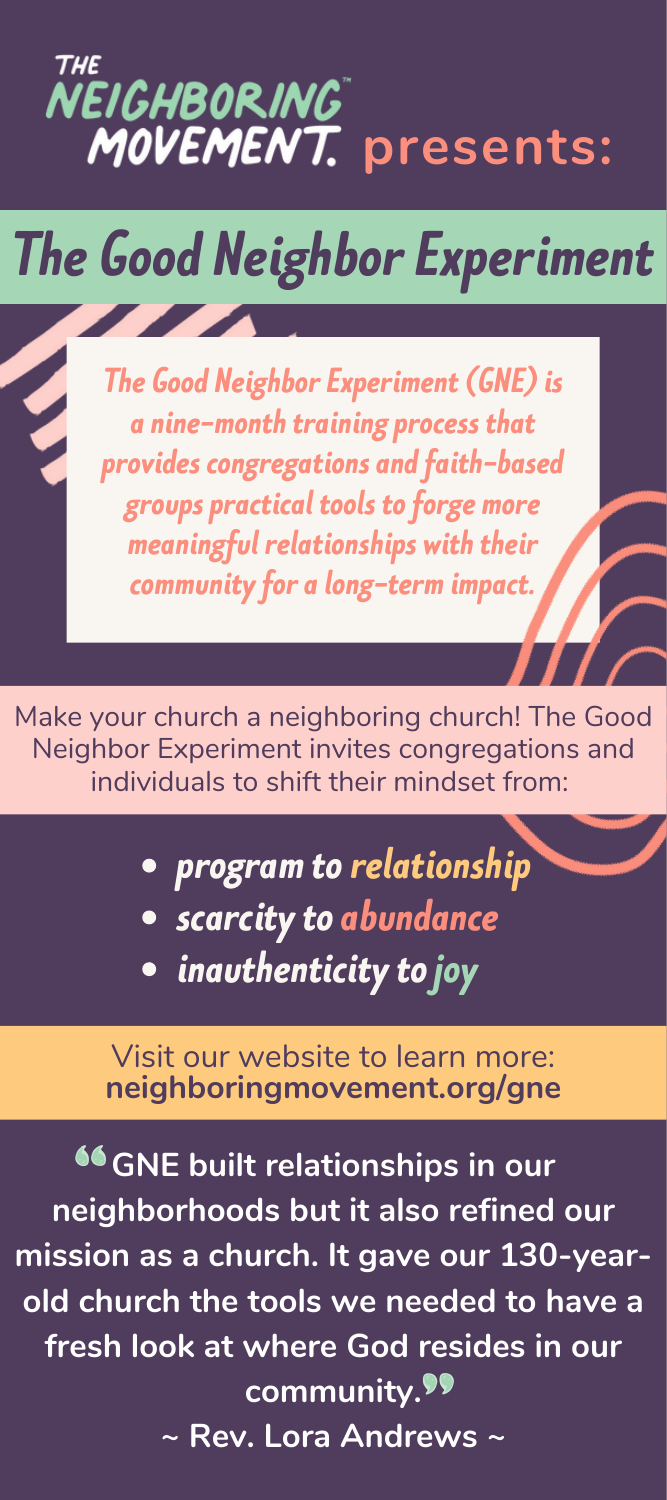### *What will thenine month cohort looklike?*



#### *Interestedinbuilding a neighboringcohort* where you live?

Join our Facilitator's Network! As a GNE Facilitator, you can help recruit a cohort of 6-12 churches where you live and host them with the support of the Neighboring Movement team. Contact us through the website to find out more about Facilitator training.

## *Cost*

Virtual cohorts cost \$1,000/church. In person cohorts vary depending on size and travel costs. Talk to your denominational leaders about scholarships and assistance!